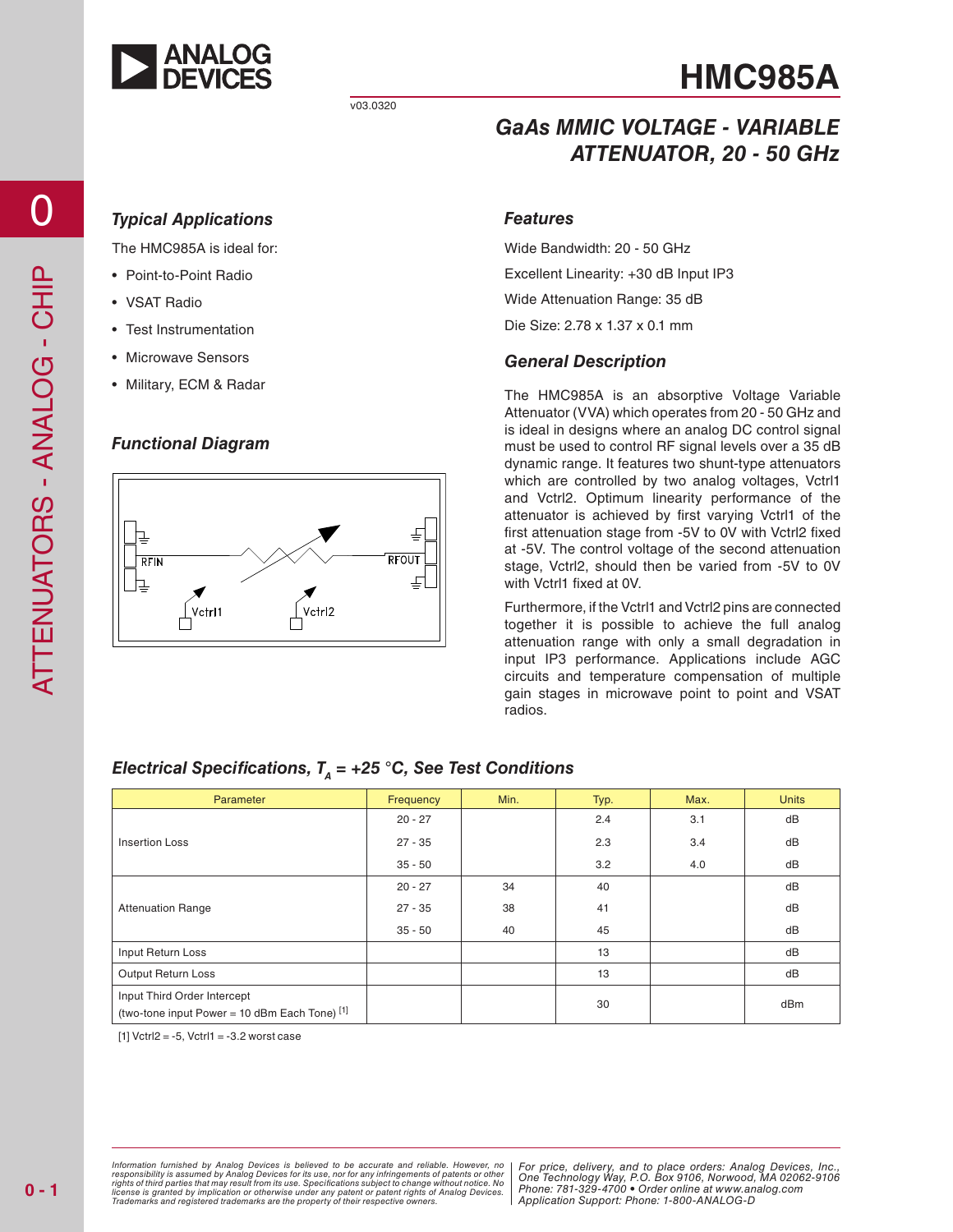

v03.0320

#### *Attenuation vs. Frequency over Vctrl = Variable, Vctrl2 = -5V*



*Attenuation vs. Vctrl1 Over Temperature @ 30 GHz, Vctrl2 = -5V*



*Attenuation vs. Pin @ 24 GHz Vctrl1 = Variable, Vctrl2 = -5V*



*G a A s MMIC VOLTAGE - VARIABLE ATTENUATOR, 20 - 50 GHz*

*Attenuation vs. Frequency over Vctrl1 = 0V, Vctrl2 = Variable*



*Attenuation vs. Vctrl2 Over Temperature @ 30 GHz, Vctrl1 = 0V*



*Attenuation vs. Pin @ 24 GHz Vctrl2 = Variable, Vctrl1 = 0V*

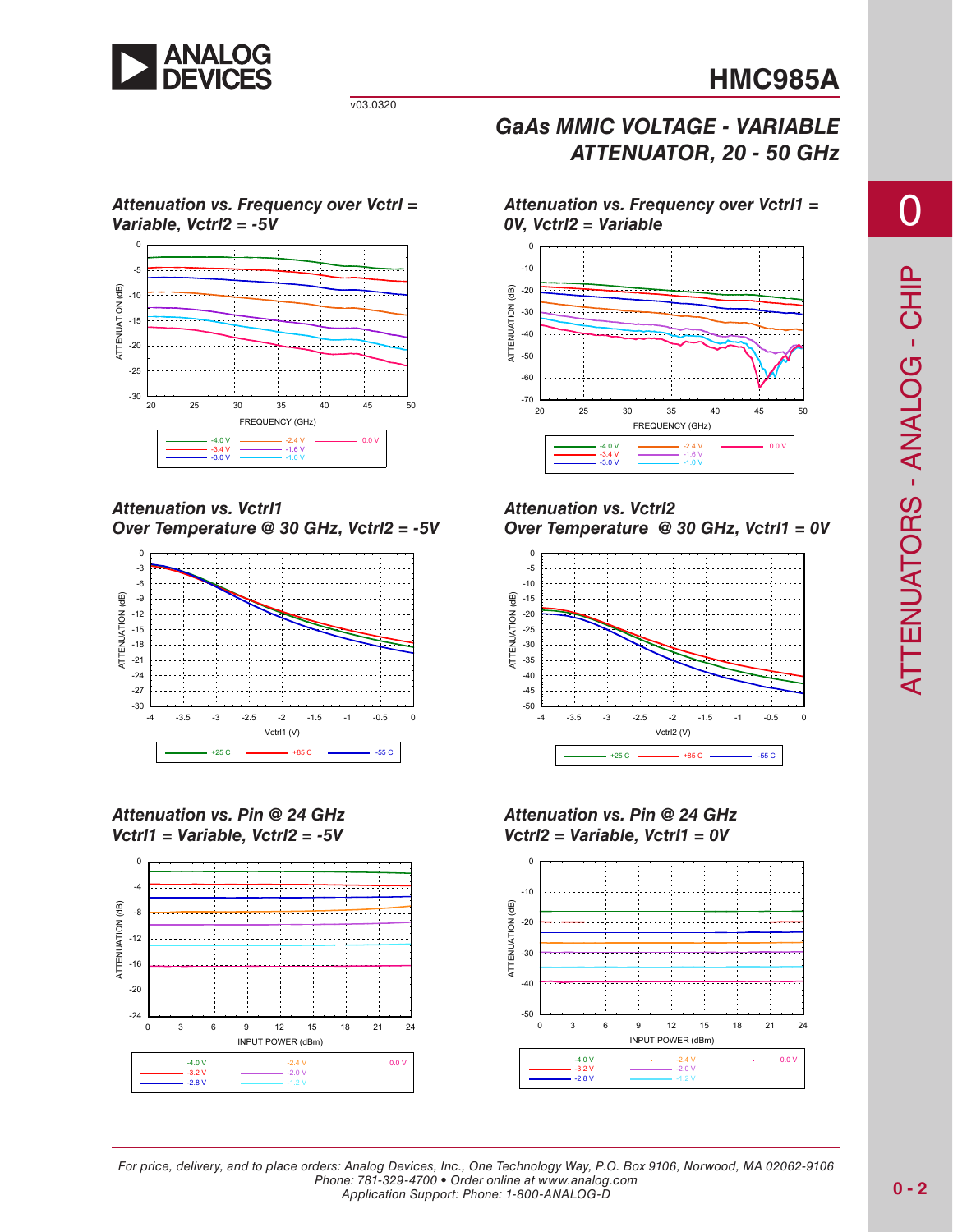



20 25 30 35 40 45 50

FREQUENCY (GHz)

 $-4.0 \text{ V}$   $-2.0 \text{ V}$   $-2.0 \text{ V}$  0.0 V

*Input Return Loss Vctrl1 = Variable, Vctrl2 = -5V*



*Output Return Loss Vctrl1 = Variable, Vctrl2 = -5V*



*Input IP3 vs. Input Power @ 24 GHz Vctrl1 = Variable, Vctrl2 = -5V*



[1] Worst Case IP 3

*Output Return Loss Vctrl1 = 0V, Vctrl2 = Variable*

*Input Return Loss* 

 $-40$   $-20$ 

-30

-20

RETURN LOSS (dB)

RETURN LOSS (dB)

 $-10$ 

*Vctrl1 = 0V, Vctrl2 = Variable*



*Input IP3 vs. Frequency @ 10dBm Vctrl1 = Variable, Vctrl2 = -5V* 

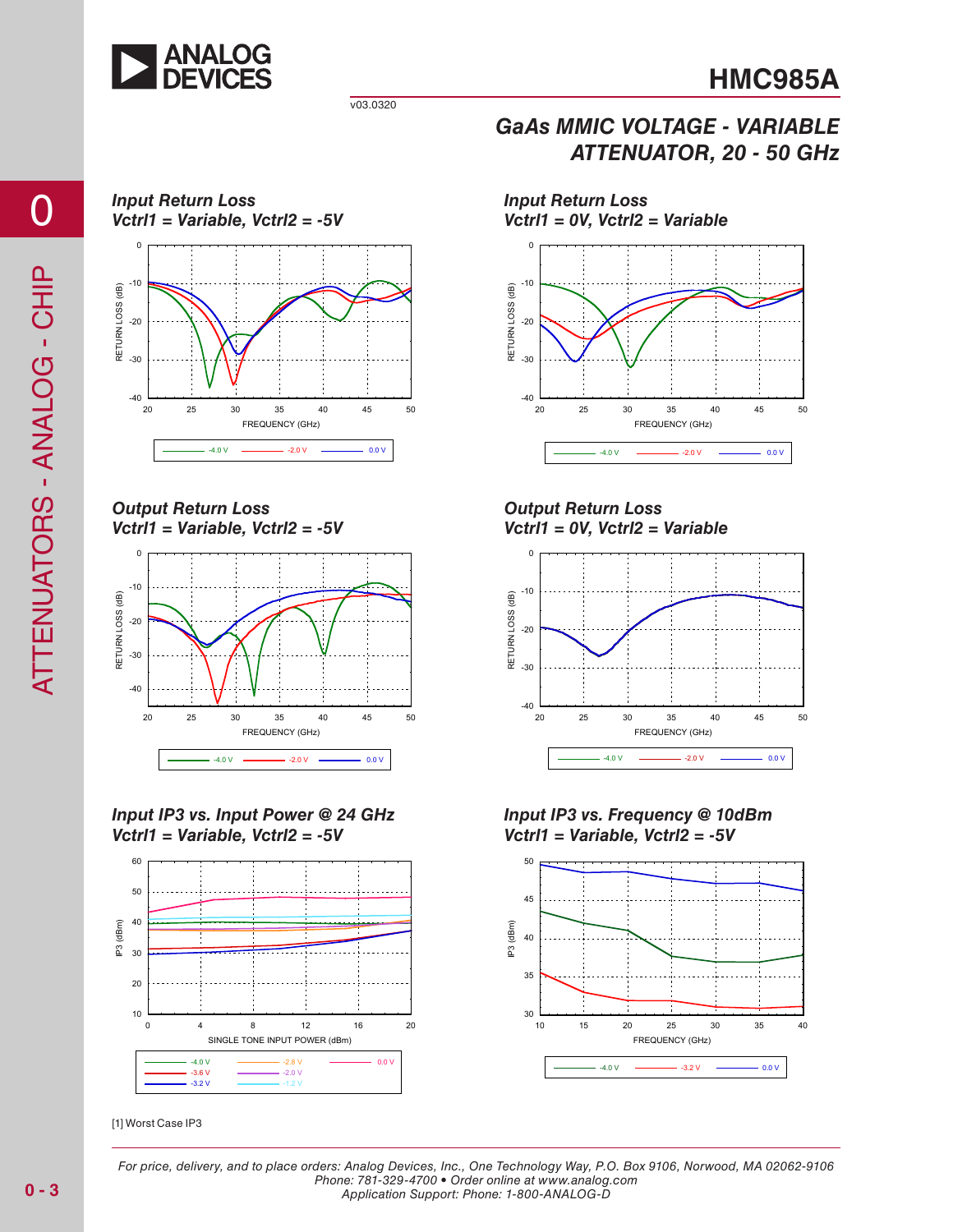

v03.0320

#### *Input IP3 vs. Input Power @ 24 GHz Vctrl2 = Variable, Vctrl1 = 0V*



*Input IP3 vs Input Power over Frequency Vctrl1 = -3.2V, Vctrl2 = -5V[1]*



*Input IP3 vs Input Power over Frequency Vctrl2 = -3.2V, Vctrl1 = 0V[1]*



[1] Worst Case IP 3

*G a A s MMIC VOLTAGE - VARIABLE ATTENUATOR, 20 - 50 GHz*

*Input IP3 vs. Frequency @ 10dBm Vctrl2 = Variable, Vctrl1 = 0V* 



*Input IP3 vs. Input Power Over Temperature @ 24 GHz, Vctrl1 = -3.2V, Vctrl2 = -5V[1]*



*Input IP3 vs Input Power over Tempera ture @ 24 GHz, Vctrl2 = -3.2V, Vctrl1 = 0V[1]* 

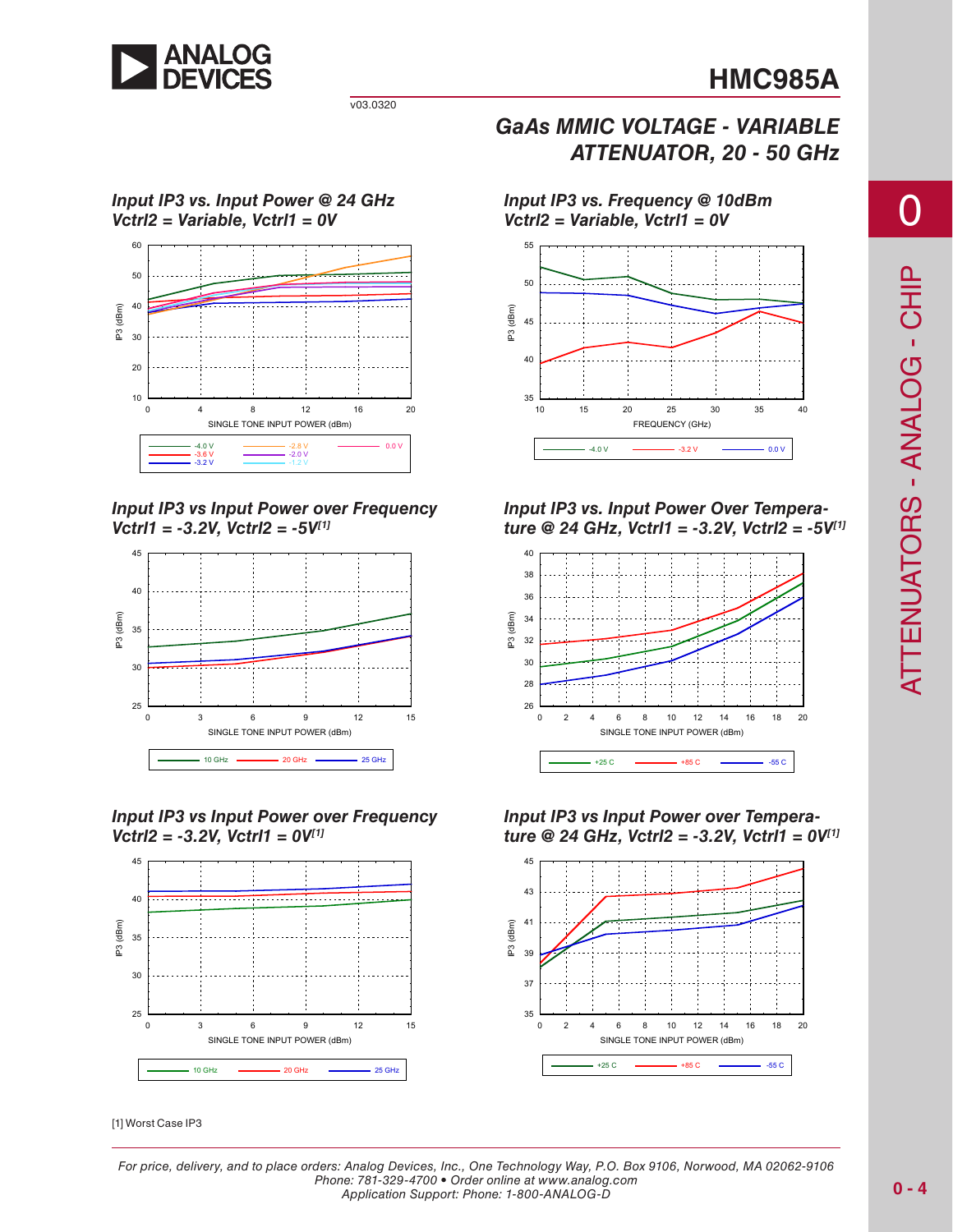

### *Attenuation vs Frequency Over Vctrl Vctrl1 = Vctrl2*



*Attenuation vs. Pin @ 24 GHz Over Vctrl Vctrl1 = Vctrl2 Input Return Loss, Vctrl1 = Vctrl2*



*Output Return Loss, Vctrl1 = Vctrl2*



### *G a A s MMIC VOLTAGE - VARIABLE ATTENUATOR, 20 - 50 GHz*

*Attenuation vs. Vctrl Over Temperature @ 35 GHz, Vctrl1 = Vctrl2*





*Input IP3 vs. Input Power Over Vctrl @ 24 GHz, Vctrl1 = Vctrl2*

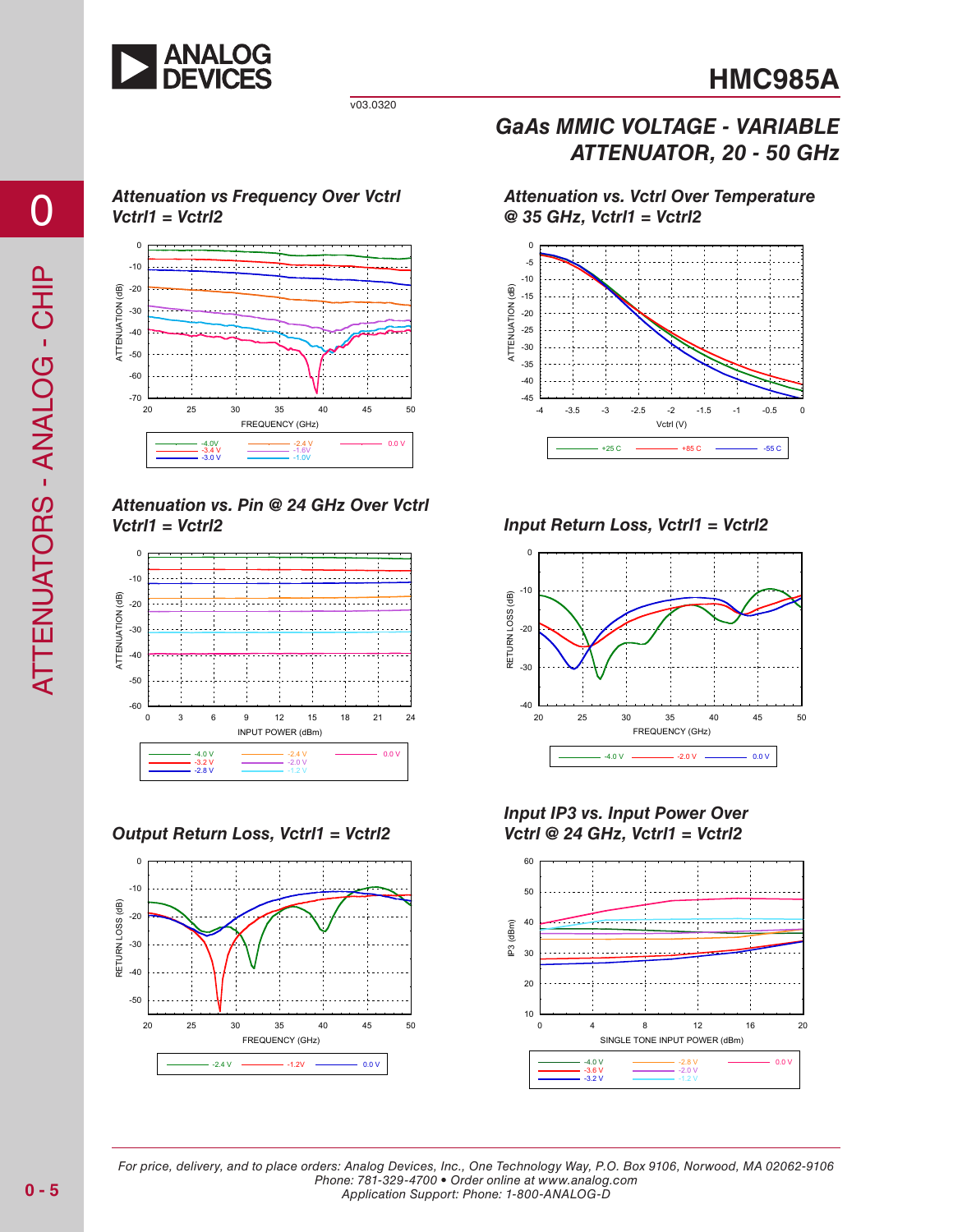

v03.0320

## *Input IP3 vs. Frequency Vctrl1 = Vctrl2*



*Input IP3 vs. Input Power Over Frequency Vctrl1 = Vctrl2*



*Input IP3 vs. Input Power Over* 

*G a A s MMIC VOLTAGE - VARIABLE*

*ATTENUATOR, 20 - 50 GHz*

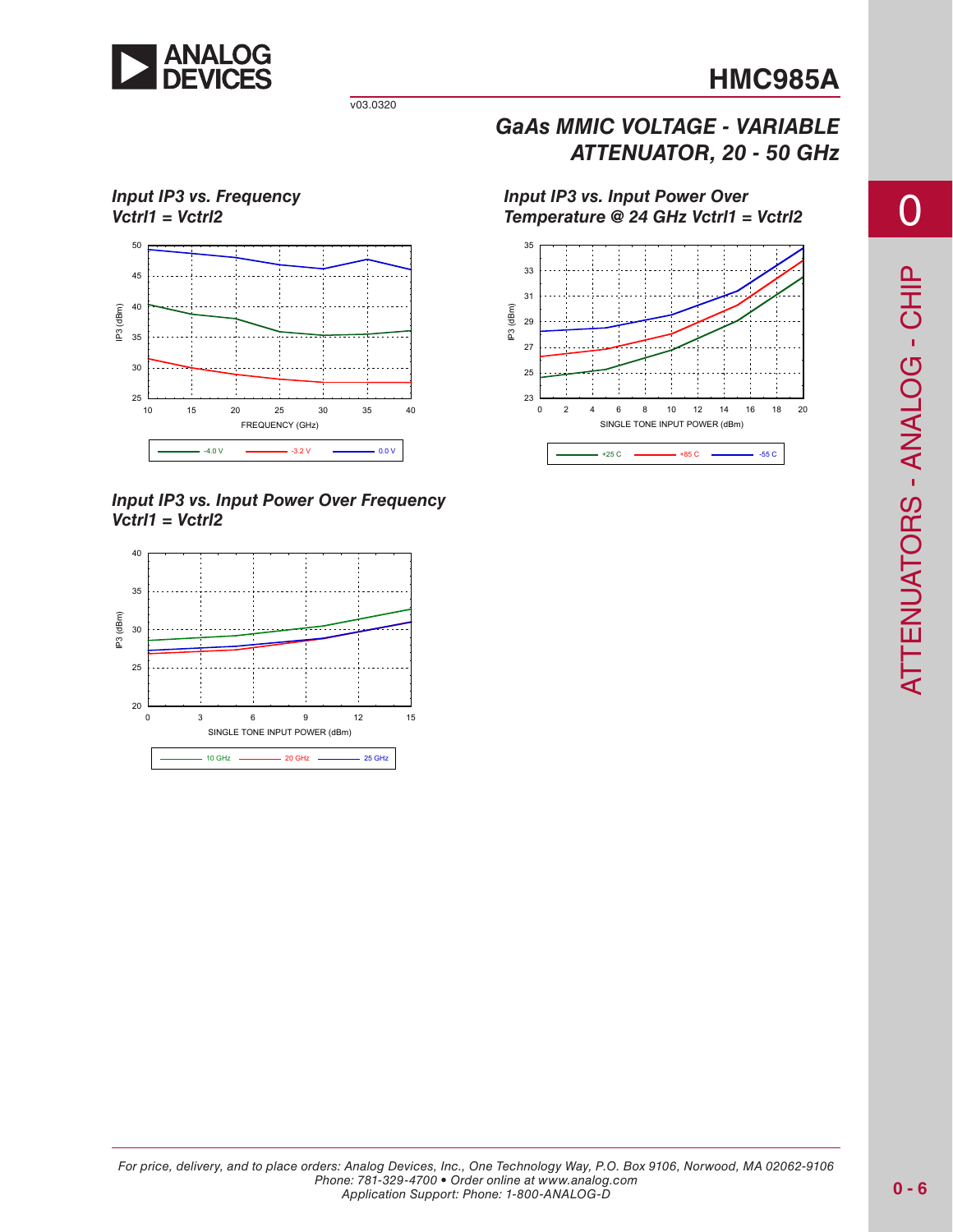

## **HMC985A**

### *G a A s MMIC VOLTAGE - VARIABLE ATTENUATOR, 20 - 50 GHz*

#### *Absolute Maximum Ratings*

| <b>Control Voltage</b>                                       | $+0.3$ to $-6.0V$                                    | Ó, |
|--------------------------------------------------------------|------------------------------------------------------|----|
| Input RF Power                                               | 30 dBm                                               | ß  |
| <b>Maximum Junction Temperature</b>                          | 175 °C                                               |    |
| Thermal Resistance $(R_{TH})$<br>(junction to ground paddle) | 65 °C/W                                              |    |
| <b>Operating Temperature</b>                                 | $-55^{\circ}$ C to $+85^{\circ}$ C                   |    |
| <b>Storage Temperature</b>                                   | -65 $\mathrm{^{\circ}C}$ to 150 $\mathrm{^{\circ}C}$ |    |
| <b>ESD Sensitivity (HBM)</b>                                 | Class 1B                                             |    |
|                                                              |                                                      |    |



ELECTROSTATIC SENSITIVE DEVICE OBSERVE HANDLING PRECA

#### *Outline Drawing*



 $(C-4-4)$ Dimensions shown in millimeters

#### *Die Packaging Information [1]*

| Standard        | Alternate |
|-----------------|-----------|
| GP-2 (Gel Pack) | ∼         |

*[1] Refer to the "Packaging Information" section for die packaging dimensions.*

*[2] For alternate packaging information contact Analog*<br>Devices, Inc.

| Pad | Description       | Pad Size                        |  |
|-----|-------------------|---------------------------------|--|
| 1,2 | <b>RFIN.RFOUT</b> | 0.083[0.0033"] x 0.178[0.0070"] |  |
| 3.4 | VCTRL1, VCTRL2    | 0.086[0.0034"] x 0.083[0.0033"] |  |

NOTES:

1. ALL DIMENSIONS ARE IN MM [INCH]

2. DIE THICKNESS IS 0.102 [0.004"]

3. B ACKSI D E METALLI ZATION: GOL D

4. BOND PAD METALLI ZATION: GOL D

5. B ACKSI D E METAL IS GROUND. 6. CONNECTION NOT REQUIRED FOR UNLABELED BOND PADS.

7. NO AIR BRI DGE ON DIE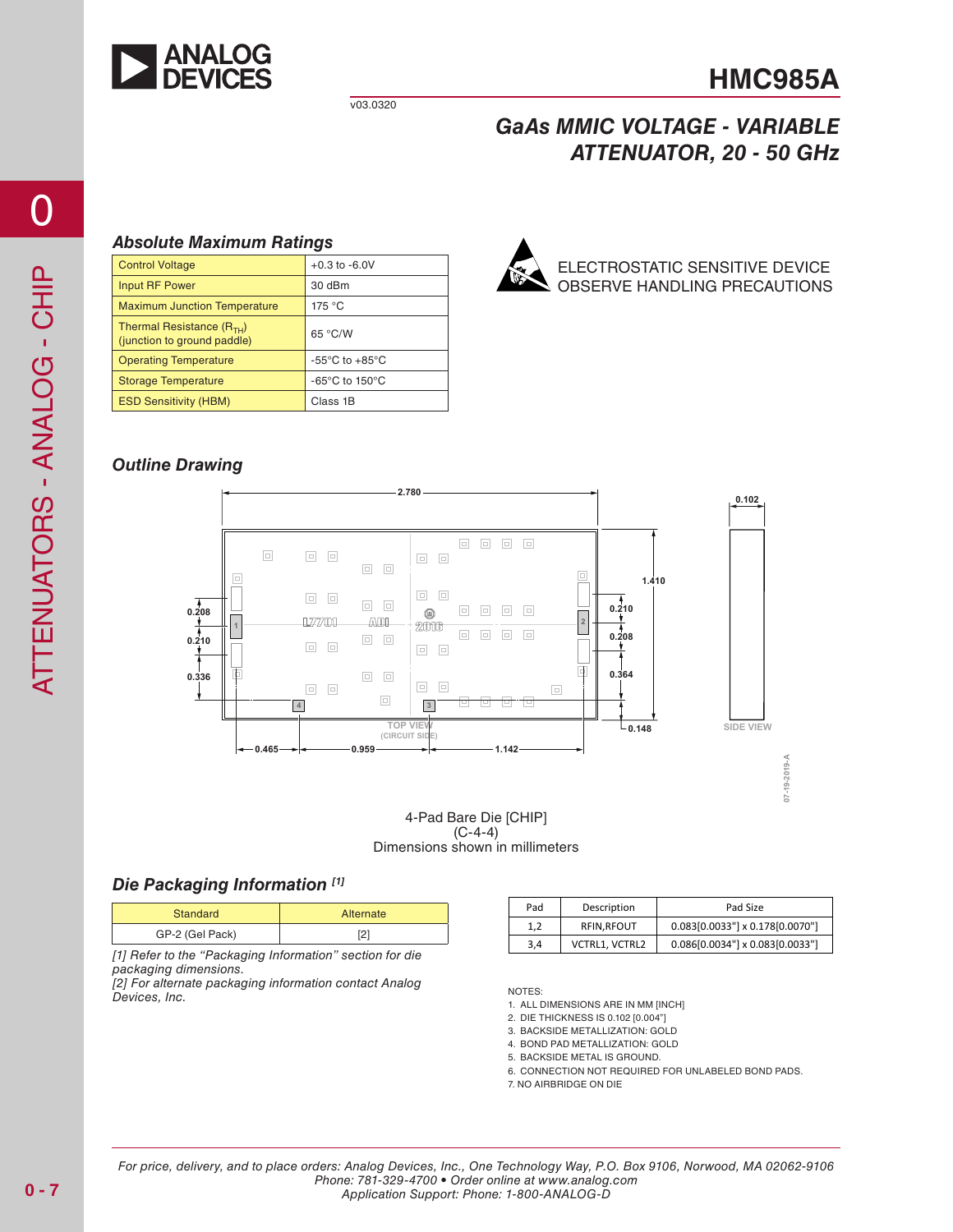

v03.0320

## *G a A s MMIC VOLTAGE - VARIABLE ATTENUATOR, 20 - 50 GHz*

#### *Pad Descriptions* Pad Number | Function | Description Pin Schematic  $RFIN$ 1 **RFIN** This pad is DC coupled and matched to 50 Ohms  $\circ$  RFOUT 2 RFO This pad is DC coupled and matched to 50 Ohms Vctrl10+ 3 Vctrl1 Vctrl1 Control Voltage 1 **ESD** Vctrl2O-4 Vctrl2 Control Voltage 2 **ESD** ≐  $\bigcirc$  GND Die Bottom | GND D **Die bottom must be connected to RF/DC ground** ≡

#### *Assembly Diagram*

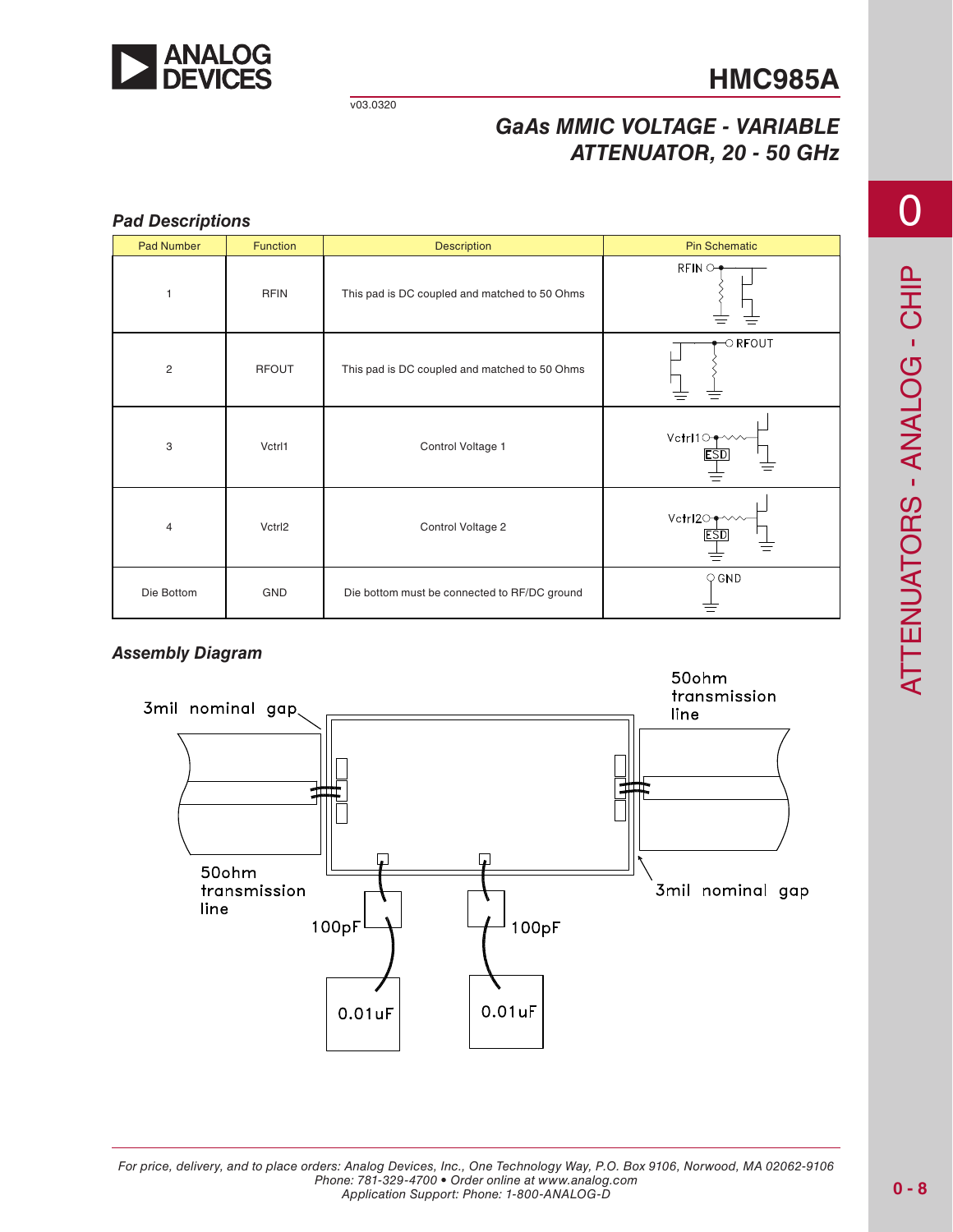

## *G a A s MMIC VOLTAGE - VARIABLE ATTENUATOR, 20 - 50 GHz*

#### *Mounting & Bonding Techniques for Millimeterwave GaAs MMICs*

The die should be attached directly to the ground plane eutectically or with conductive epoxy (see HMC general Handling, Mounting, Bonding Note).

50 Ohm Microstrip transmission lines on 0.127 mm (5 mil) thick alumina thin film substrates are recommended for bringing RF to and from the chip (Figure 1). If 0.254 mm (10 mil) thick alumina thin film substrates must be used, the die should be raised 0.150 mm (6 mils) so that the surface of the die is coplanar with the surface of the substrate. One way to accom plish this is to attach the 0.102 mm (4 mil) thick die to a 0.150 mm (6 mil) thick molybdenum heat spreader (moly-tab) which is then attached to the ground plane (Figure 2).

Microstrip substrates should be located as close to the die as possible in order to minimize bond wire length. Typical die-to-substrate spacing is 0.076 mm to 0.152 mm (3 to 6 mils).

#### *Handling Precautions*

*Follow these precautions to avoid permanent damage.*

Storage: All bare die are placed in either Waffle or Gel based ESD protective containers, and then sealed in an ESD protective bag for shipment. Once the sealed ESD protective bag has been opened, all die should be stored in a dry nitrogen environment.

**Cleanliness:**  Handle the chips in a clean environment. D O NOT attempt to clean the chip using liquid cleaning systems.

**Static Sensitivity:** Follow ESD precautions to protect against >  $\pm$  250V ESD strikes.

**Transients:**  Suppress instrument and bias supply transients while bias is applied. Use shielded signal and bias cables to minimize inductive pick-up.

General Handling: Handle the chip along the edges with a vacuum collet

or with a sharp pair of bent tweezers. The surface of the chip may have fragile air bridges and should not be touched with vacuum collet, tweezers, or fingers.

#### *Mounting*

The chip is back-metallized and can be die mounted with AuSn eutectic preforms or with electrically conductive epoxy. The mounting surface should be clean and flat.

Eutectic Die Attach: A 80/20 gold tin preform is recommended with a work surface temperature of 255 °C and a tool temperature of 265 °C. When hot 90/10 nitrogen/hydrogen gas is applied, tool tip temperature should be 290 °C. D O NOT expose the chip to a temperature greater than 320 °C for more than 20 seconds. No more than 3 seconds of scrubbing should be required for attachment.

Epoxy Die Attach: Apply a minimum amount of epoxy to the mounting surface so that a thin epoxy fillet is observed around the perimeter of the chip once it is placed into position. Cure epoxy per the manufacturer's schedule.

#### *Wire Bonding*

Ball or wedge bond with 0.025 mm (1 mil) diameter pure gold wire. Thermosonic wirebonding with a nominal stage temperature of 150 °C and a ball bonding force of 40 to 50 grams or wedge bonding force of 18 to 22 grams is rec ommended. Use the minimum level of ultrasonic energy to achieve reliable wirebonds. Wirebonds should be started on the chip and terminated on the package or substrate. All bonds should be as short as possible <0.31 mm (12 mils).